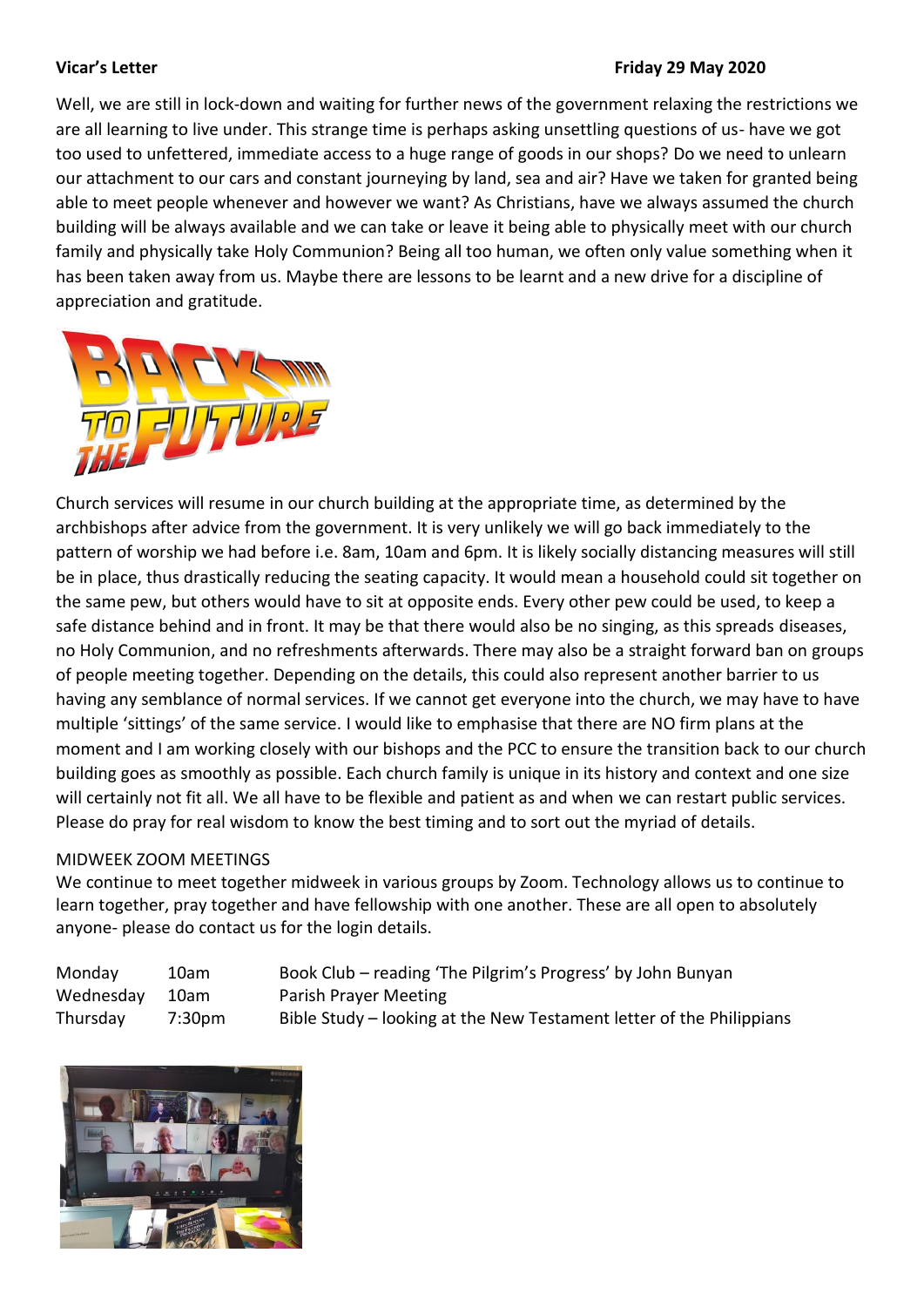## SUNDAY SERVICES

Join us live from the Vicarage, 10am every Sunday, on our church FACEBOOK page- link below. You do not need a Facebook account! On this page there are also recordings of previous services and teaching videos on the Psalms.

LINK: [www.facebook.com/stlawrencelechlade/videos](http://www.facebook.com/stlawrencelechlade/videos)



## YOUTH VIDEO

I am very aware that this is also a difficult time for parents and families. It seems many schools will be going back on  $1<sup>st</sup>$  June, but this is not for all school years and it seems likely that some children will not be going back until the next academic year in September. Please do pray for our two Church of England primary schools in Lechlade and Southrop as they start up again with many different measures in place. Pray especially for the headteachers and governors in all their decision-making.

We also have produced a 30min video aimed at younger children with songs, prayers and a Bible story (using Lego!) looking at Jonah. Please do share this video as widely as you can with any primary school children you may know. (You can find it on the Facebook video page, link above.) >> It would be great to encourage children to use their Lego to illustrate different Bible stories. Maybe as we are doing Daniel in our sermon series they may like to start with the stories in the book of Daniel? We would love to see them!



JONAH St. Lawrence Youth video

# 'THY KINGDOM COME'

This is a growing global prayer network running between Ascension and Pentecost. It aims to equip and encourage individual Christians and churches to grow in faith and prayer. There are lots of very helpful resources on their website, including videos, life stories, youth activities, prayer journals and a commitment to pray for our friends, family and neighbours to know Jesus for themselves. <https://www.thykingdomcome.global/>